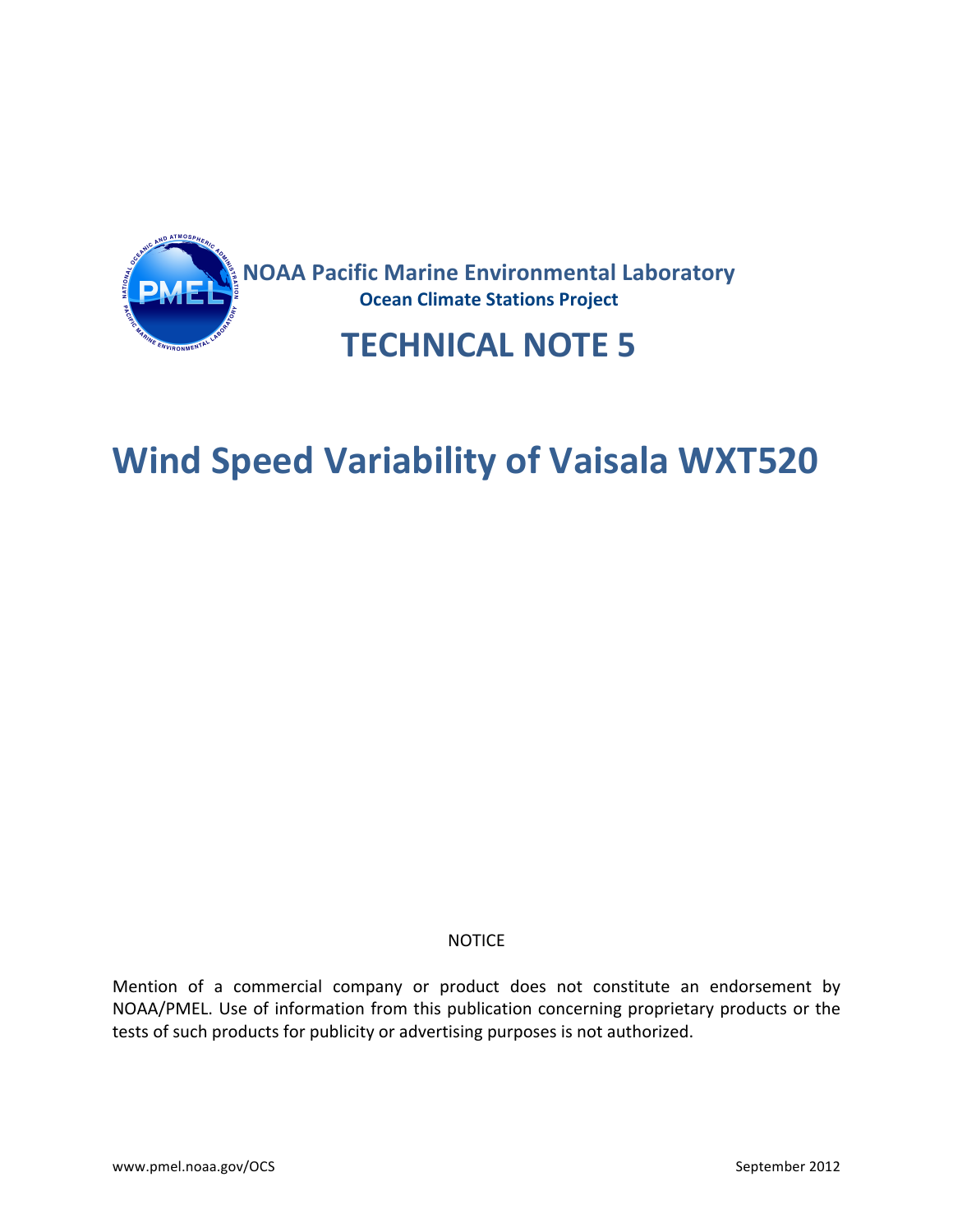# Wind Speed Variability of Vaisala WXT520

### **Introduction**

Beginning in 2011, it was noted at PMEL that the wind speed sensors of some Vaisala WXT520 combination weather sensors were very erratic at higher wind speeds. Made aware of the issue, Vaisala was going to fix the problem in new instruments. A new sensor received in 2012 exhibited the same problems, with no immediate solution available from Vaisala. For this reason, and also due to the difficulty of calibrating the other sensors in the combination instrument, the WXT520 will no longer be deployed on OCS moorings.

#### **Background**

The Vaisala WXT520 is a combination weather instrument, with sensors for air temperature, relative humidity, barometric pressure, rainfall, wind speed and direction in one package. This instrument was first deployed on OCS moorings in 2009, for field testing. It was hoped that this package could be used as a low cost replacement for several other instruments on the buoys.

During pre-deployment wind speed checks at PMEL during the spring of 2011, several WXT520 sensors were noted to have erratic wind speed output. After extensive internal review of the testing set-up and method, a service request (#34636) was opened with Vaisala technical support in May of 2011, regarding the erratic wind data at high wind speeds. Eventually, the suspect sensors were returned to Vaisala for evaluation, and the problem was duplicated at their test facility in Finland.

By September of 2011, the Vaisala US offices had agreed to replace three of the malfunctioning PMEL-owned units with units that had been specially tested in a wind tunnel in Finland, and were known to function properly. These replacement sensors were deployed by OCS and EDD.

Notification was received by OCS in February 2012 that the service request was officially closed, while the Vaisala Engineering group had created ECR 3526 to follow through on the issue. Their internal testing was expect to take "a few months." A newly purchased WXT520 was received at PMEL in July 2012, and displayed the same erratic wind speed issue. Herb Winston, Senior Sales Manager at Vaisala Inc., was notified of the continuing problem, but he was unable to offer a solution.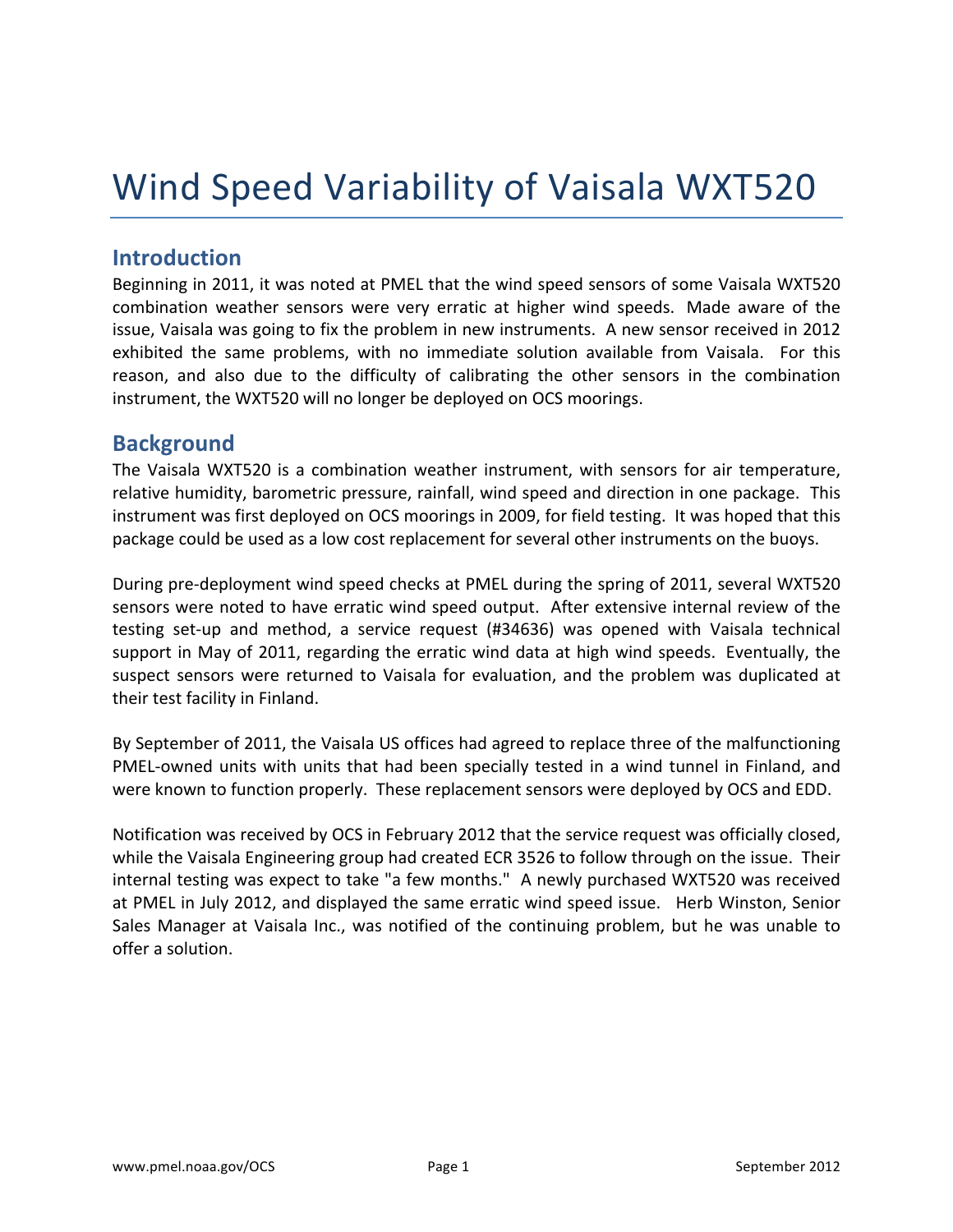### **Wind Speed Testing at PMEL**

Using a wind tunnel, instruments to be deployed on PMEL moorings are compared to a Standard, which is an RM Young mechanical style anemometer. The Vaisala WXT520s are securely mounted to a mast inside the wind tunnel, with the ultrasonic wind sensor in the same horizontal and vertical planes as the Standard. A software program records both the sensor and Standard outputs over a range of wind speeds. A linear fit is calculated for the sensor data to the Standard, and difference statistics are calculated. Poor linear fits and large differences were the first indicators of a problem with the Vaisala wind sensor.

The plots below show the raw output of sensor S/N H9240001 during wind tunnel testing. On the left, the wind was incident from 0°. On the right, the sensor was rotated off North by 30°. When the wind is not coming directly from 0°, the readings at higher wind speeds stabilize. This was noted by Vaisala while addressing the initial service request.





Further testing was done to determine the angle either side of North at which the speed measurements become steady. On September 5, 2012, sensor S/N H2940001 was tested in the wind tunnel at a wind speed setting of 19.5m/s. Forty readings were logged at various angles.

Winds from the NW were found to be more erratic than from the NE. By 15° off N in either direction, the spread of wind speed readings fell within the accuracy specifications of the instrument  $(\pm 3\%)$ . The speeds were more erratic at 10 $^{\circ}$  than 5 $^{\circ}$  on either side of North.

This sensor was previously checked at 30° on August 8, 2012, with no stability problems. No other directions were tested.